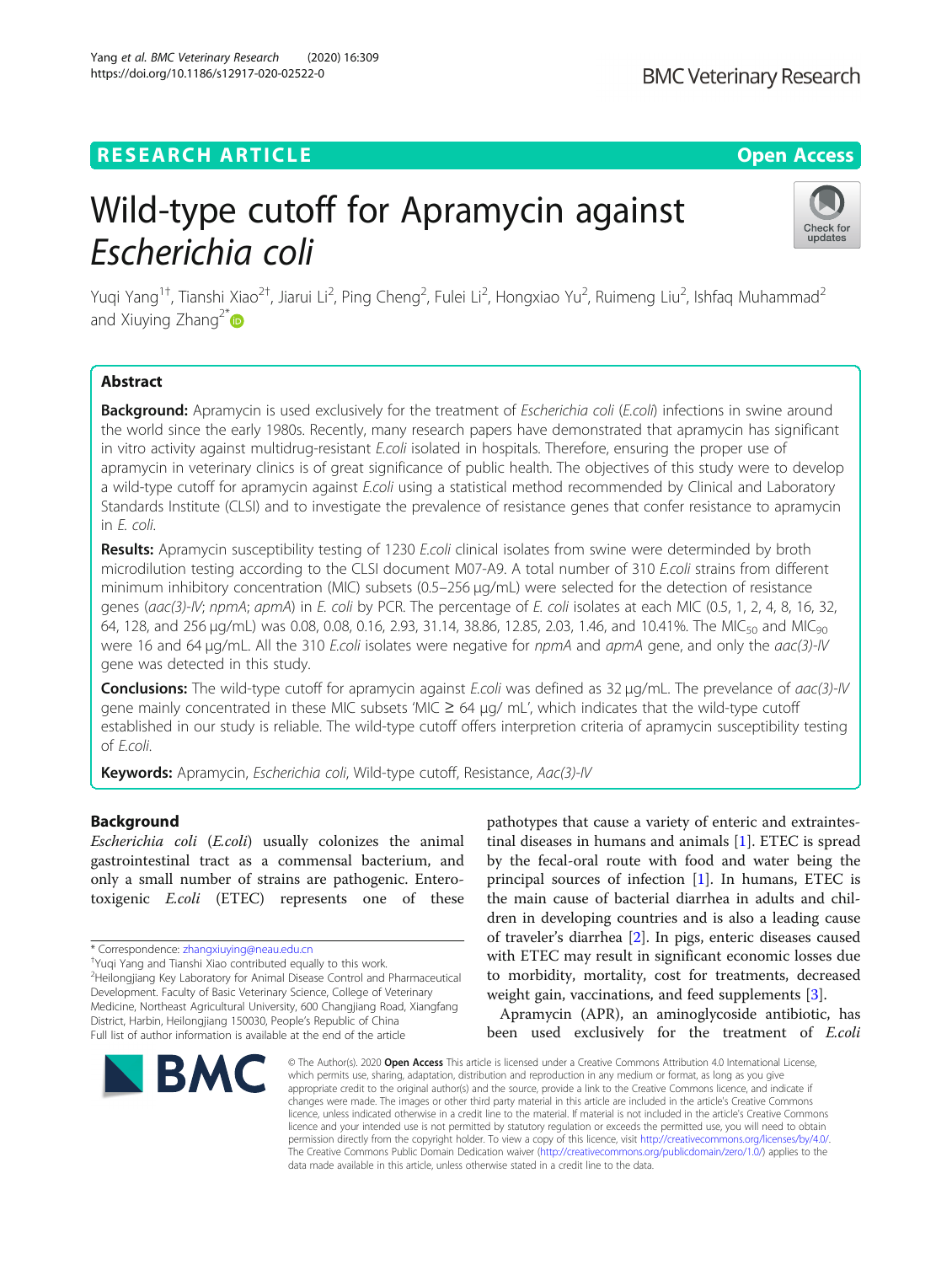infections in swine, cattle, sheep, poultry, and rabbits around the world since the early 1980s and was approved for use in China in 1999 [\[4](#page-6-0)]. Recently, many research papers have demonstrated that apramycin has significant in vitro activity against multidrug-, carbapenem- and aminoglycoside-resistant E.coli isolated in hospitals. And its excellent breadth of activity renders apramycin a promising drug candidate for the treatment of systemic Gram-negative infections  $[5-11]$  $[5-11]$  $[5-11]$  $[5-11]$ . The first resistant E. coli strain was detectable in nature shortly after the application of APR [[12](#page-6-0)]. It has been determined to date that two resistance genes confer resistance to APR in E. coli. One is AAC (3)-IV, which encodes an aminoglycoside 3-N-acetyltransferase type IV enzyme [[13\]](#page-6-0). The other is NpmA, which was identified in a clinical E. coli strain and encodes a 16S rRNA m1A1408 methyltransferase [\[14\]](#page-7-0). Moreover, another APR resistance gene, apmA, was detected in bovine methicillinresistant Staphylococcus aureus (MRSA) of sequence type 398 in 2011 and encodes for a protein of 274 amino acids [[15\]](#page-7-0). APR resistance has been also detected in E.coli clinical isolates of hospitalized patients despite it has not been used in human medicine [[16\]](#page-7-0). The horizontal transfer of the APR resistance gene  $aac(3)-IV$  results in the dissemination of APR-resistance E. coli isolates between animals and humans [[17](#page-7-0)]. In addition, cross-resistance between APR and other aminoglycosides such as gentamicin (GEN) and tobramycin for the treatment of severe infections in humans has been well documented [[18,](#page-7-0) [19\]](#page-7-0). Previous study reported that pigs may have been an important reservoir for GENresistance bacteria transfer to humans [\[20](#page-7-0)]. Considering the importance of GEN in human medicine, improper use of APR in animals contributing to increased resistance is of great concern.

Wild-type cutoff values  $(CO<sub>WT</sub>)$  are the useful tools available to laboratories performing susceptibility testing and to clinicians treating infections. In addition, the tools also provide alternative means for monitoring the emergence of drug resistance in any given bacterial species [[21\]](#page-7-0). A statistical method was a more scientific method which has been adopted by the Clinical and Laboratory Standards Institute (CLSI) as a standard method for  $CO<sub>WT</sub>$  establishment [\[22,](#page-7-0) [23](#page-7-0)]. The purposes of the present study were (i) to develop  $CO<sub>WT</sub>$  of APR against E.coli using a statistical method recommended by CLSI and (ii) to investigate the prevalence of genes that confer resistance to APR in E. coli.

# Results

# Antibacterial susceptibility testing

The original MICs distributions and MICs cumulative distributions of APR are presented in Fig. 1, MICs for APR against 1230 E.coli isolates (858 isolated, 372 donated) were in the range of 0.5 to 256 μg/mL. The percentage of E. coli isolates at each MIC (0.5, 1, 2, 4, 8, 16, 32, 64, 128, and 256 μg/mL) were 0.08, 0.08, 0.16, 2.93, 31.14, 38.86, 12.85, 2.03, 1.46, and 10.41%. The MIC<sub>50</sub> and  $MIC<sub>90</sub>$  were 16 and 64  $\mu$ g/mL, respectively.

## Establishment of CO<sub>WT</sub>

The MIC distributions (1–64 μg/mL) for APR were statistically consistent with a normal distribution (skewness = 0.194 and kurtosis = 0.386). Non-linear regression curve fitting of cumulative  $log<sub>2</sub>$  MIC data was selected as the preferred method for determining the means and standard deviations of MIC distributions owing to the normal (Gaussian) distribution is widely accepted. The process involves fitting an initial subset and generating estimates (in log2) of the strain number, mean and

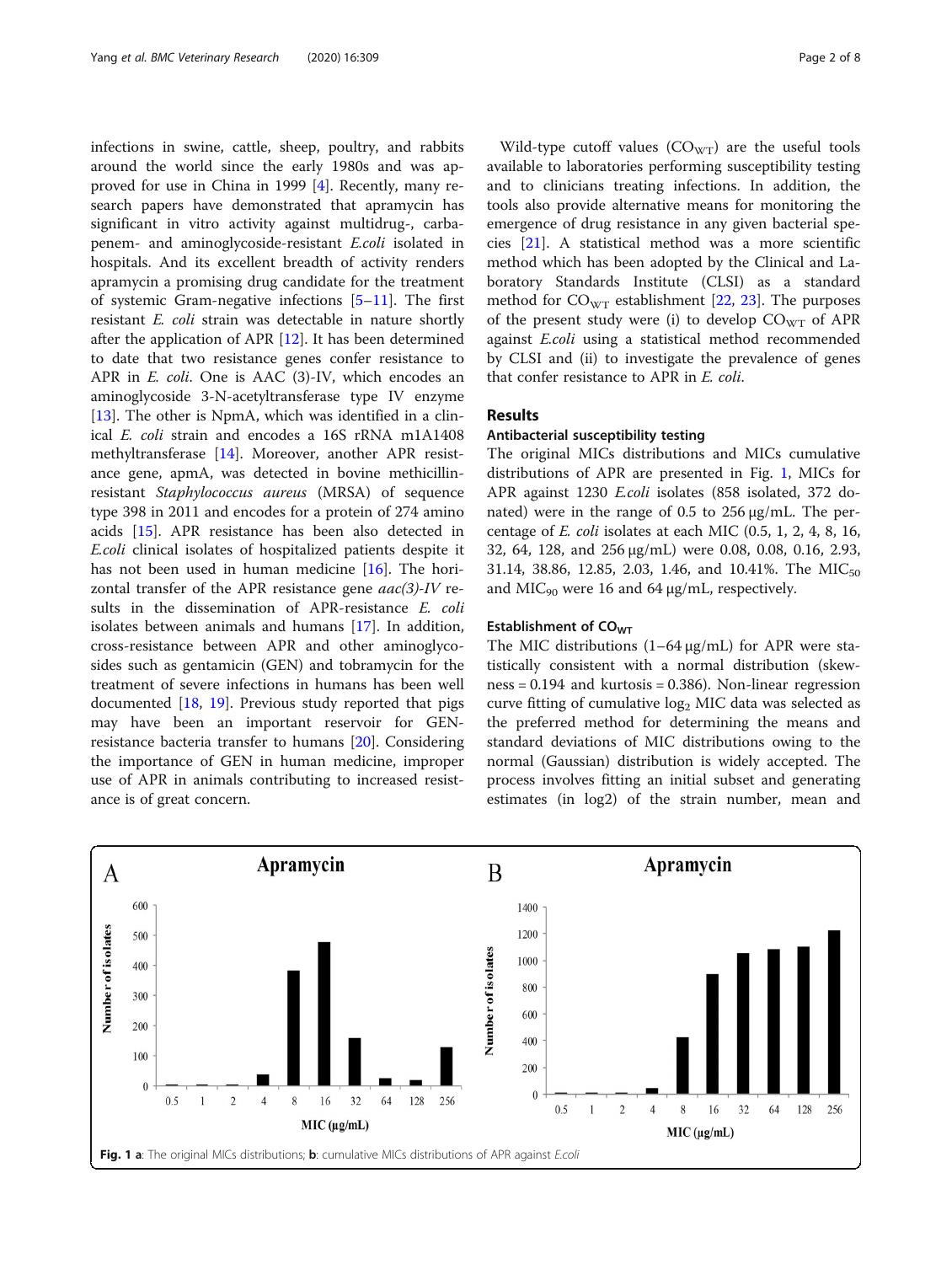standard deviation in the subset. Repeat this process by reducing the previous subset in each successive column to create the next subset, and repeat the curve fitting until it is clear that there is a subset in which the absolute difference between the true and estimated separation numbers is the smallest. The optimum MIC range from 0.5 to 256 μg/ml was obtained from non-linear regression, the five subsets examined demonstrated that the subset 'MIC = 32 μg/ mL' gave the minimum difference (Table 1 and Fig. [2\)](#page-3-0). The probability of an MIC at 32 μg/ml was 99.18%, which encompassed 95% of the WT isolates according to the NORMDIST function in Microsoft Excel (Table [2\)](#page-3-0). As a result, the  $CO<sub>WT</sub>$  was defined as 32 μg/mL.

## The prevalence of APR resistance genes

A total number of 310 E.coli clinical isolates containing different MIC subsets (0.5-256 μg/mL) were conveniently selected for the detection of three resistance genes  $(aac(3)-IV; npmA; apmA)$  in E. coli by PCR. The prevalence of APR resistance genes presented in Table [3.](#page-4-0) All the 310 E.coli clinical isolates were negative for npmA and apmA gene by PCR. The only resistance gene in *E.coli* that confer resistance to APR is  $aac(3)-IV$  in this study. The prevalence of  $aac(3)$ -IV gene was 91.59% (98/ 107) in the subset 'MIC = 256 μg/ mL'; was 64.71% (11/ 17) in the subset 'MIC = 128 μg/ mL'; was 36.36% (8/22) in the subset 'MIC =  $64 \mu g$  mL'; was 1.14% (1/88) in the subset 'MIC = 32 μg/ mL' and was 0 in the subset 'MIC =  $0.5$ -16 μg/ mL'. The percentage of  $aac(3)$ -IV gene in different MIC subsets is shown in Fig. [3](#page-4-0).

# Discussion

APR, an aminoglycoside antibiotic, was used in veterinary therapy and animal husbandry in the early 1980's in several European countries and was approved to use in China since 1999 [\[4\]](#page-6-0). However, a recent study demonstrated that APR is a promising drug candidate for the treatment of systemic Gram-negative infections that are resistant to treatment with other aminoglycoside antibiotics by evaluating the in vitro activity of APR against multidrug-, carbapenem- and aminoglycoside resistant Enterobacteriaceae and Acinetobacter baumannii in patient from Europe, Asia, Africa and South America [\[6](#page-6-0)]. In this study, the results that 171 isolates among the 1230 E.coli clinical isolates had MICs ≥64 μg/ mL were similar to the previous study  $[24]$ . Resistant *E. coli* are generally isolated from diseased pigs in our study, and E. coli from pigs may be an important reservoir for transfer of APR-resistance genes or APR-resistant bacteria to humans [\[20](#page-7-0)]. Marshall and Levy, 2011 summarized the evidence from animal on farms to human transfer of resistant bacteria. One is to acquire resistance by direct contact with animals, and the other is the spread of antibiotic resistance through the food chain [[25\]](#page-7-0). The effect of antimicrobial usage on the prevalence of resistant bacteria in animals is significant [\[26\]](#page-7-0).

Phenotypic resistance is commonly interpreted according to the clinical standards and recommended breakpoints from the European Committee on Antimicrobial Susceptibility Testing (EUCAST) or the CLSI. For aminoglycosides, the MIC breakpoints of amikacin, GEN, netilmicin and tobramycin were established by EUCAST, and the MIC breakpoints of netilmicin, kanamycin, amikacin, tobramycin and GEN were established by CLSI. However, the MIC breakpoint of APR was not established by either EUCAST or CLSI. To set breakpoints required a combination of MIC values, pharmacokinetic/ pharmacodynamic relationship and clinical outcome data  $[21]$ . However, it is very difficult and expensive to generate this kind of data required for breakpoint determination. The  $CO_{WT}$  is a useful tool for the interpretation of antimicrobial susceptibility testing results conducted in laboratories [[21](#page-7-0)]. In this study, the  $CO<sub>WT</sub>$ was defined as  $\leq 32 \mu g/mL$  by using a statistical method recommended by CLSI and was similar with that the epidemiological cut-off value (ECOFF) routinely used for APR was >16 μg/ mL by the Laboratory of Swine diseases, Kjellerup, Denmark and by the Danish Veterinary Institute, Frederiksberg, Denmark [[27\]](#page-7-0). Different use of apramycin in pigs and chickens results in different susceptibility of clinical E. coli strains to apramycin. Tian

Table 1 Optimum non-linear least squares regression fitting of pooled MICs (μg/mL) for apramycin and *E.coli* 

| Subset<br>fitted | Number of isolates |             |              |       |                      | Mean MIC (log2)                    |      |          | Standard deviation (log2) |                            |          |  |          |                                                                         |
|------------------|--------------------|-------------|--------------|-------|----------------------|------------------------------------|------|----------|---------------------------|----------------------------|----------|--|----------|-------------------------------------------------------------------------|
|                  | TRUF Fst           |             | Diff.        |       | ASE Est./ASE 95% CIb |                                    |      | Fst. ASE |                           | Est./ASE 95% Cla           | Est. ASE |  | Fst./ASF | 95% Clb                                                                 |
| $\leq$ 256       | 1230               | 1127        | $-103$ 25.61 |       |                      | 44,00625 1066 to 1188              | 3.3  | 0.08125  | 40.5785                   | 3.105 to 3.489 0.85 0.1107 |          |  | 766215   | $0.5863$ to $1.110$                                                     |
| $\leq 128$       | 1102               | $1085 - 17$ |              | 8.104 |                      | 133.8845 1066 to 1105 3.24 0.02282 |      |          |                           |                            |          |  |          | 141.9369 3.183 to 3.295 0.78 0.03112 25.04177 0.7032 to 0.8555          |
| $64$             | 1084               | $1075 -9$   |              |       |                      | 8.468 126.9485 1054 to 1097        | 3.23 | 0.02011  |                           |                            |          |  |          | 160.4177 3.174 to 3.277 0.76 0.02713 28.16439 0.6944 to 0.8339          |
| $\leq$ 32b       | 1059               | $1063$ 4    |              | 119   |                      | 89 32773 1030 to 1096              | 321  | 0.02189  |                           |                            |          |  |          | 146.6423 3.149 to 3.271 0.75 0.02867 26.03767 0.6669 to 0.8260          |
| $\leq 16$        | 901                | 981         | 80           | 7849  |                      | 125,0223 956.3 to 1006 3.11        |      |          |                           |                            |          |  |          | 0.009864 315.3893 3.079 to 3.142 0.64 0.01352 47.20414 0.5952 to 0.6812 |

Est., non linear regression estimate of value; Diff., estimate of N minus true N; ASE, asymptotic standard error; Est./ASE, estimate divided by asymptotic standard error

a 95% CI of estimate of value

b This subset gave the smallest difference between the estimate and true number of isolates in the subset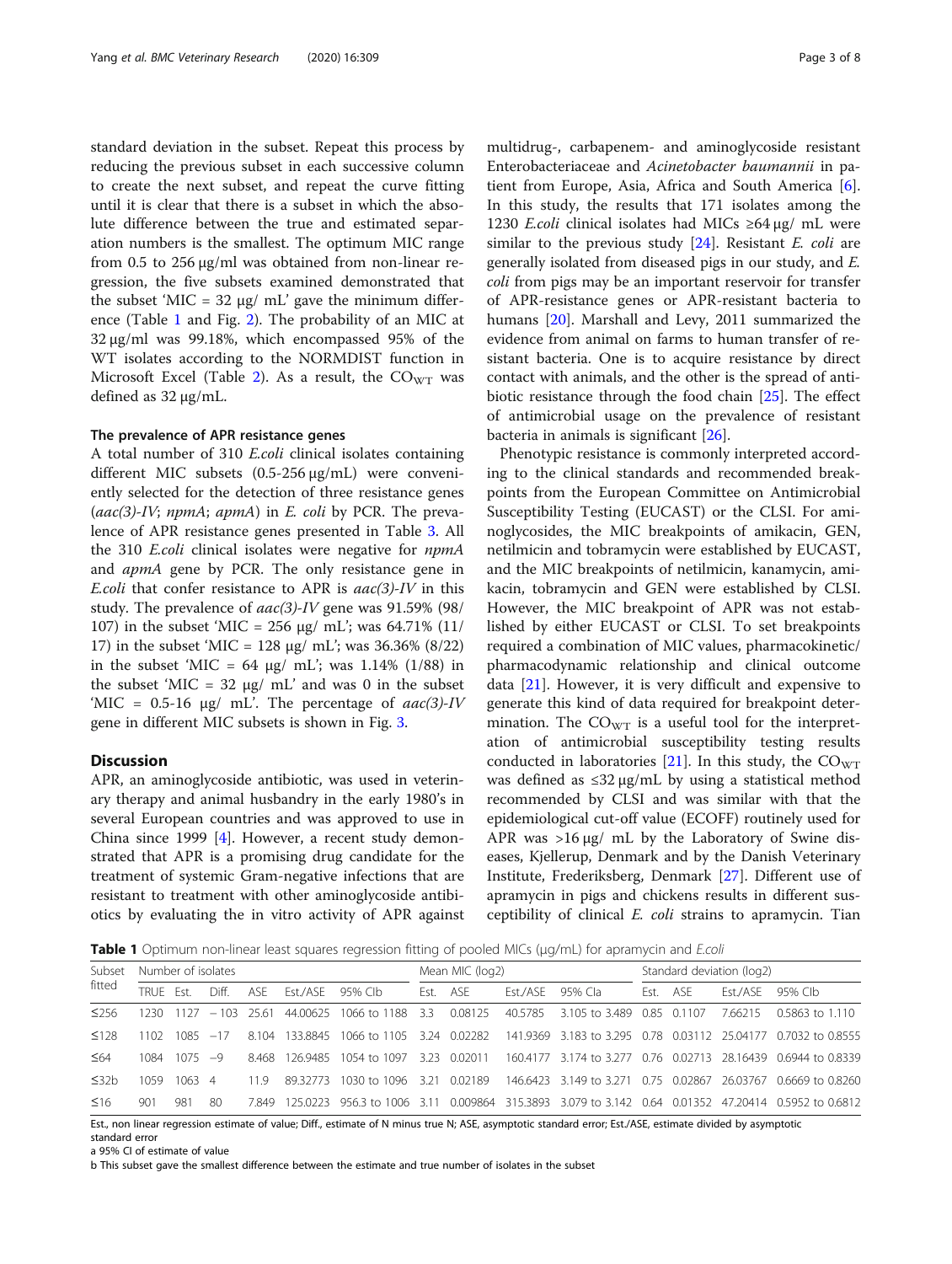<span id="page-3-0"></span>

et al. 2019 reported that "from 2016 to 2018, a total of 1412 E. coli from chickens were identified in 10 Chinese provinces. MIC  $_{50}$  and MIC  $_{90}$  for apramycin against *E*. coli  $(0.5~256~\mu g/mL)$  were 8 and 16  $\mu g/mL$ , respect-ively." [\[28\]](#page-7-0). They conclude that the ECV ( $CO<sub>WT</sub>$ ) for APR in *E. coli* is 16  $\mu$ g/mL. The percentage of *E. coli* isolates at each MIC (0.5 to 256 μg/mL) is very different between Tian et al. 2019 and this study. Therefore, we think that the  $CO_{WT}$  (ECV) different form Tian et al. 2019 is reasonable.

To date, it has been determined that two resistance genes in  $E$ . coli (aac(3)-IV, npmA) confer resistance to APR  $[13, 14]$  $[13, 14]$  $[13, 14]$  $[13, 14]$ . The gene aac(3)-IV is the only identified

gene causing enzymatic cross-resistance between APR and GEN [[29\]](#page-7-0). GEN is a critically important drug and is generally combinated with beta-lactam as the first choice antimicrobial for severe human infections [[19](#page-7-0)]. In this study, the high prevalence of  $aac(3)-IV$  gene was observed in the resistant E.coli isolates, which was consistant with other previous studies  $[4, 19, 30-32]$  $[4, 19, 30-32]$  $[4, 19, 30-32]$  $[4, 19, 30-32]$  $[4, 19, 30-32]$  $[4, 19, 30-32]$  $[4, 19, 30-32]$  $[4, 19, 30-32]$ . The npmA gene, confers high resistance to many aminoglycoside types upon the host E. coli, was originally found in an E.coli strain isolated in 2003 from the urine of an inpatient in a general hospital in Japan [\[14](#page-7-0)] and did not appear in the scientific literature until August 2017 from China [\[33](#page-7-0)]. The *npmA* gene was not detected in any

Table 2 The probability estimation of CO<sub>WT</sub> with NORMDIST function in microsoft excel

| Optimum MIC (µg/mL)    | Log <sub>2</sub> Mean MIC | Mean MIC | Log <sub>2</sub> SD | High cut-off (µg/mL) | Probability of a higher value |
|------------------------|---------------------------|----------|---------------------|----------------------|-------------------------------|
| $\leq$ 256             | 3.21                      | 9.25     | 0.7465              | 256                  | 100.00%                       |
| $\leq 128$             | 3.21                      | 9.25     | 0.7465              | 28                   | 100.00%                       |
| $\leq 64$              | 3.21                      | 9.25     | 0.7465              | 64                   | 99.99%                        |
| $\leq$ 32 <sup>a</sup> | 3.21                      | 9.25     | 0.7465              | 32                   | 99.18%                        |
| $\leq 16$              | 3.21                      | 9.25     | 0.7465              | 16                   | 85.50%                        |
|                        |                           |          |                     |                      |                               |

<sup>a</sup>the wild type cut-off value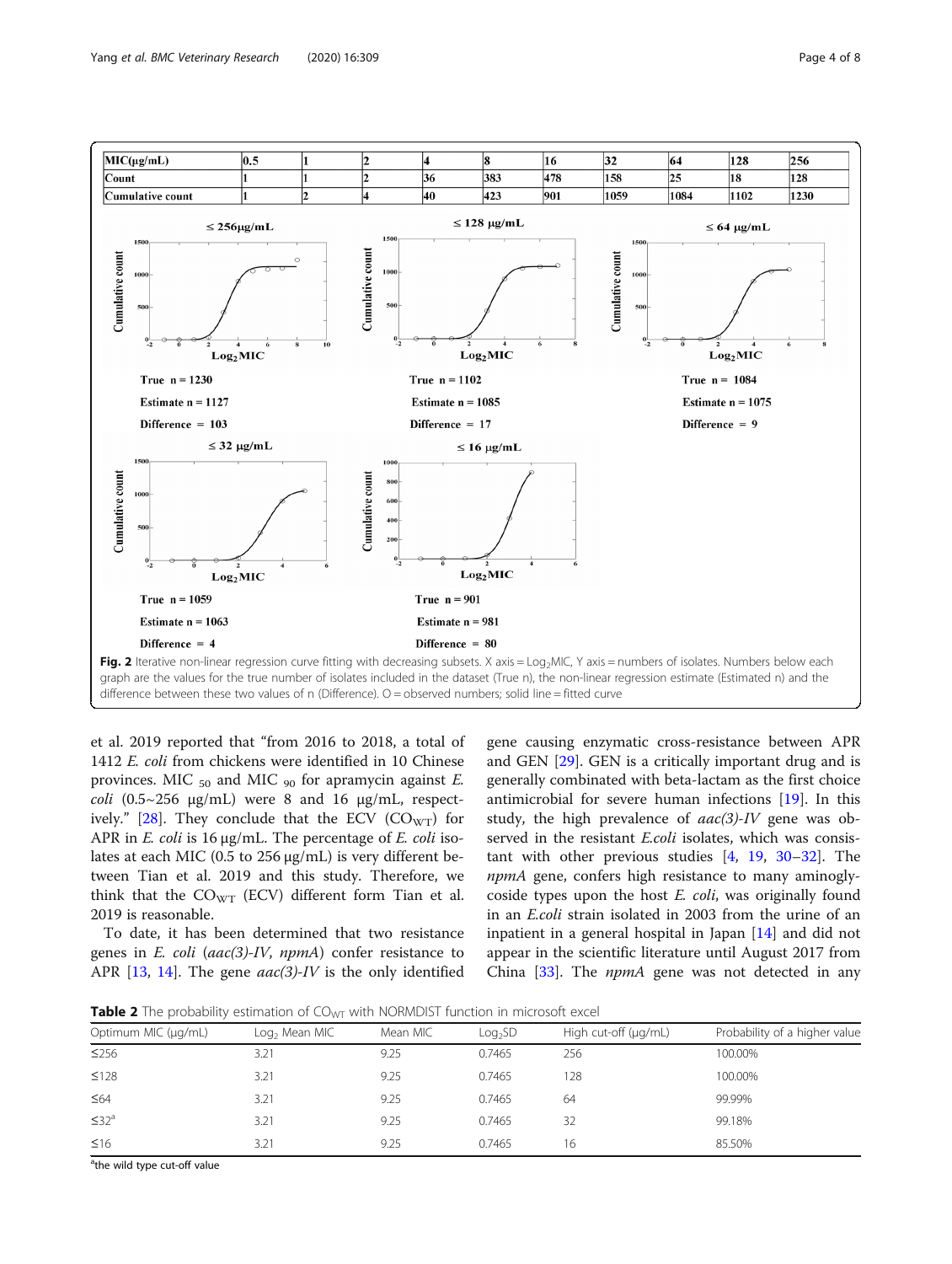| MIC subset of      | Total    | Resistance gene (%)       |                      |                      |  |  |
|--------------------|----------|---------------------------|----------------------|----------------------|--|--|
| APR $(\mu q/mL)^a$ | isolates | Positive no. of aac(3)-IV | Positive no. of npmA | Positive no. of apmA |  |  |
| 256                | 107      | 98 (91.59%)               | 0(0)                 | 0(0)                 |  |  |
| 128                | 17       | 11 (64.71%)               | 0(0)                 | 0(0)                 |  |  |
| 64                 | 22       | 8 (36.36%)                | 0(0)                 | 0(0)                 |  |  |
| 32                 | 88       | $1(1.14\%)$               | 0(0)                 | 0(0)                 |  |  |
| 16                 | 32       | 0(0)                      | 0(0)                 | 0(0)                 |  |  |
| 8                  | 20       | 0(0)                      | 0(0)                 | 0(0)                 |  |  |
| $\overline{4}$     | 20       | 0(0)                      | 0(0)                 | 0(0)                 |  |  |
| $\overline{2}$     | 2        | 0(0)                      | 0(0)                 | 0(0)                 |  |  |
|                    |          | 0(0)                      | 0(0)                 | 0(0)                 |  |  |
| 0.5                |          | 0(0)                      | 0(0)                 | 0(0)                 |  |  |

<span id="page-4-0"></span>Table 3 The prevalence of resistance genes that confer resistance to APR in E. coli

samples in this study, which consistant with other previous study [[34](#page-7-0)]. The apmA gene was at first detected in bovine methicillin-resistant Staphylococcus aureus (MRSA) of sequence type 398 in 2011 [\[15\]](#page-7-0) and was not found in any isolates in our study. Due to only the  $aac(3)-IV$  gene was found in all APR resistant isolates tested, suggesting that it is the predominant gene responsible for this resistance pattern in the pigs. The risk of transfer of APR/GEN cross-resistant resistant gene  $aac(3)-IV$  in *E.coli* from animals to humans is of great concern.

# Conclusion

Given the lack of interpretion criteria of APR susceptibility testing, the  $CO_{WT}$  ( $\leq 32 \mu g/mL$ ) for APR against E.coli was established by using a statistical method recommended by CLSI in this study. The prevelance of APR resistance gene *aac(3)-IV* mainly concentrated in

these MIC subsets "MIC  $\geq$  64 μg/ mL", which indicates that the  $CO<sub>WT</sub>$  established in our study is reliable. The  $CO<sub>WT</sub>$  offers guidance for APR susceptibility testing of E.coli isolated from animals.

# Methods

# Isolates

The rectal swabs collected on each visit from the target animals were pooled and tested as one analytical sample. A total of 1230 E.coli isolates were used in the study, which including 858 isolates identified from rectal swabs of pigs in different province in China by using the biochemical identification and PCR method according to 'Bergey's Manual of Determinative Bacteriology' [\[35](#page-7-0)]: Heilongjiang ( $n = 293$ ), Jilin ( $n = 151$ ), Liaoning ( $n = 238$ ), Henan ( $n = 97$ ), Shandong ( $n = 30$ ), Hubei ( $n = 20$ ), and Yunnan  $(n = 29)$  from June 2014 to April 2017, and 372 E.coli strains were respectively donated by National Key

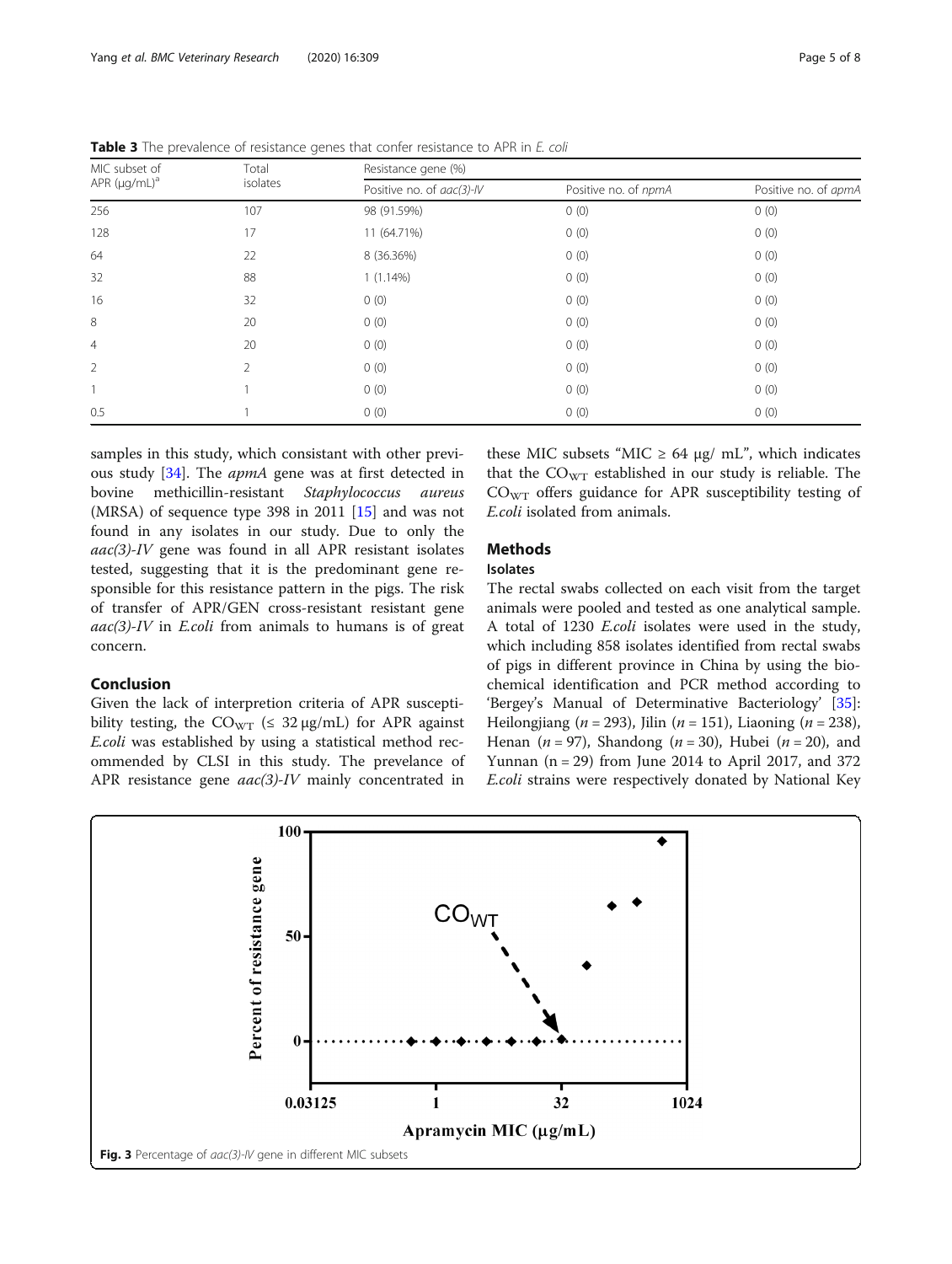| Terminology            | Description                                                                                                                                                                                                                                                                                                                                                                                                                                                                                                                                                                                                                                                       | Reference    |
|------------------------|-------------------------------------------------------------------------------------------------------------------------------------------------------------------------------------------------------------------------------------------------------------------------------------------------------------------------------------------------------------------------------------------------------------------------------------------------------------------------------------------------------------------------------------------------------------------------------------------------------------------------------------------------------------------|--------------|
| Subsets                | Subsets of data extracted from datasets                                                                                                                                                                                                                                                                                                                                                                                                                                                                                                                                                                                                                           | $[22]$       |
| Lognormal Distribution | A frequency (probability) distribution where the data are distributed in a Gaussian (normal)<br>manner after the data points have been converted to logarithms.                                                                                                                                                                                                                                                                                                                                                                                                                                                                                                   | $[22]$       |
| Skewness               | Lack of symmetry in a frequency distribution.                                                                                                                                                                                                                                                                                                                                                                                                                                                                                                                                                                                                                     | $[22]$       |
| Kurtosis               | Excessive peaking or flattening of a frequency distribution when compared with the normal<br>distribution.                                                                                                                                                                                                                                                                                                                                                                                                                                                                                                                                                        | $[22]$       |
| CO <sub>WT</sub>       | $COMT$ also known as the epidemiological cutoff (ECV), defined as the highest susceptibility<br>endpoint of the wild-type (WT) population MIC, has been shown to detect the emergence<br>of in vitro resistance or to separate WT isolates (without known mechanisms of resistance)<br>from non-WT isolates (with mechanisms of resistance and reduced susceptibilities to the<br>antibacterial agent being evaluated). $COWT$ are calculated by taking into account the MIC<br>distribution, the modal MIC of each distribution, and the inherent variability of the test<br>(usually within one doubling dilution) and should encompass $\geq$ 95% of isolates. | [22, 39, 40] |

<span id="page-5-0"></span>Table 4 Definitions of the terminology used in this study

Laboratory of Veterinary Biotechnology, Harbin Veterinary Research Institute, Chinese Academy of Agricultural Sciences ( $n = 108$ ), Husbandry and Veterinary College, Jilin University ( $n = 112$ ), and College of Animal Husbandry and Veterinary Science, Henan Agricultural University  $(n = 152)$ . All of the bacterial isolates were confirmed by polymerase chain reaction (PCR) [[36\]](#page-7-0).

## Chemicals and reagents

Pure powder of APR was purchased from Zhejiang Hisun Pharmaceutical Co., Ltd., Taizhou, China. Mac-Conkey medium, eosin-methylene blue medium, Mueller-Hinton (MH) broth, and MH agar were supplied form Qingdao Hope Bio-Technology Co., Ltd., Qingdao, China. Premix Taq™ Version 2.0 plus dye and DL1000 DNA Marker were obtained from Takara Biotechnology Co., Dalian, China. All primers used in the study were synthesized by the Sangon Biotech Co., Ltd., Shanghai, China.

# Antibacterial susceptibility testing

Broth microdilution testing was performed according to the CLSI document M07-A9 [[37\]](#page-7-0) at the following laboratories: Department of Microbiology, Department of Pharmacology and Toxicology, and Pharmacy Department in Northeast Agricultural University, Harbin, China. APR stock solution of 5120 μg/mL was prepared. Working solutions in plates were prepared by two-fold serial dilutions in MH broth. Finally, each well of 96 well plates contains approximately  $5 \times 10^5$  CFU/mL *E.coli* and

APR concentrations ranged from 0.5 to 256 μg/mL. Plates were placed in a constant temperature incubator at 37 °C for 20 h. Quality control (QC) isolate E.coli ATCC 25922 (purchased from the NATIONAL CENT ER FOR MEDICAL CULTURE COLLECTIONS, Beijing, China) was used on each day of testing as recommended by CLSI [[37](#page-7-0)]. Only those results, for which the QC MICs were within the established reference range (4-8 μg/mL), were used in the study [[38\]](#page-7-0). All MICs determinations were performed in triplicate.

## Data analysis

The definitions of the subsets, lognormal distribution, skewness, kurtosis, and  $CO_{WT}$  are presented in Table 4. The MICs were transformed into  $log<sub>2</sub>$  values in order to analyze the MIC distributions. The kurtosis and skewness of each MIC distribution were tested. To confirm the presence of more than one MIC distribution, frequency distributions of MIC data were analyzed by nonlinear least squares regression analysis based on the following Cumulative Gaussian Counts equation:  $Z =$  $((X-Mean))/SD, Y=N^*zdist(z)$  according to the previous study [\[41](#page-7-0)], in which the Mean is the average of the original distribution, from which the frequency distribution was created; SD is the standard deviation of the original distribution (calculated by Graphpad prism 6.0 software, San Diego, CA). Three parameters, the total number (N) in the presumed unimodal distribution, the mean, and SD (both  $log_2$ ) were estimated. N was estimated rather than taken as a constant in the regression, because of

Table 5 The primers used in the detection of APR resistance genes and expected amplicon sizes

| <b>TWARE E</b> THE PHILLED WOOD IN THE WELCOMED, BY A HILLEDGEMENT SHOW WHO CAPECLED MINDICOLL DIECD |                                                |                                                            |              |                   |  |  |  |  |
|------------------------------------------------------------------------------------------------------|------------------------------------------------|------------------------------------------------------------|--------------|-------------------|--|--|--|--|
| Gene                                                                                                 | DNA sequence $(5'-3')$                         |                                                            | Product (bp) | Reference<br>[43] |  |  |  |  |
| $aac(3)-IV$                                                                                          | $\mathit{aac}(3)$ -IV F<br>$\alpha$ ac(3)-IV R | <b>TCGGTCAGCTTCTCAACCTT</b><br><b>GATGATCTGCTCTGCCTGTG</b> | 314          |                   |  |  |  |  |
| npmA                                                                                                 | npmA F<br>npmAR                                | <b>CTCAAAGGAACAAAGACGG</b><br>GAAACATGGCCAGAAACTC          | 641          | [43]              |  |  |  |  |
| apmA                                                                                                 | apmA F<br>apmA R                               | CGTTTGCTTCGTGCATTAAA<br><b>TTGACACGAAGGAGGGTTTC</b>        | 656          | [15]              |  |  |  |  |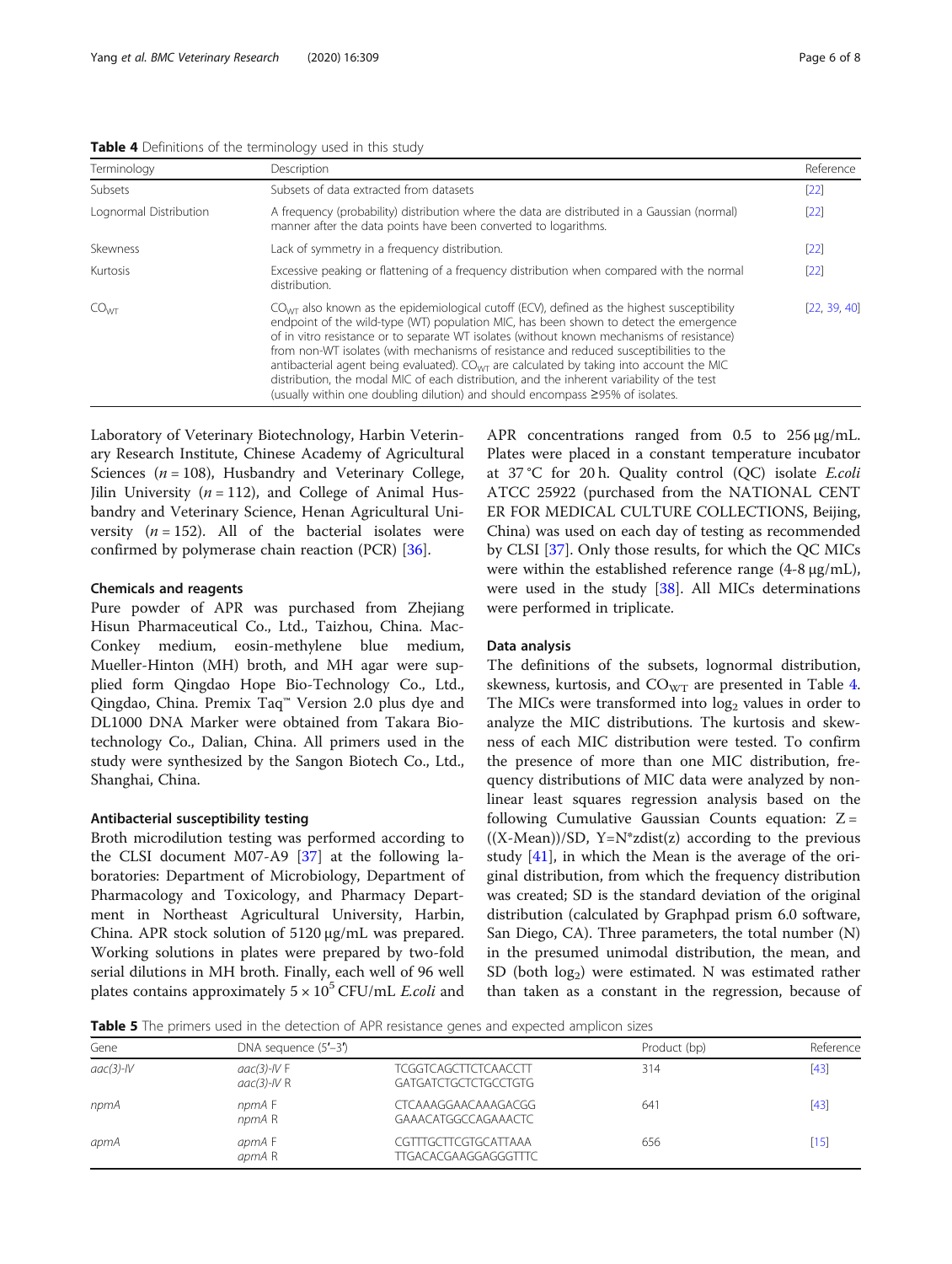<span id="page-6-0"></span>the desire to fit the data to the distribution without assuming that N truly contained only wild-type isolates [[22\]](#page-7-0). The NORMINV and NORDIST functions in Microsoft Excel were used to set the WT distribution cutoffs which were used to determine the MIC that encompass at least 95% of that distribution [[22](#page-7-0), [42](#page-7-0)].

# Molecular characterisation of mechanisms of resistance to APR

A total number of 310 E.coli strains from different MIC subsets (0.5–256 μg/mL) were conveniently selected for the detection of resistance genes in E. coli that confer resistance to APR by PCR. The primers used in this study are presented in Table [5.](#page-5-0) Genomic DNA was extracted using a TIANamp Bacteria DNA Kit (TIANGEN BIO-TECH (BEIJING) CO., LTD.) according to the manufacturer's instructions. Then,  $2μL (400 ng/μL)$  was added to a reaction mixture containing 25 μL Premix TaqTM Version 2.0 plus dye,  $13 \mu$ L sterile ddH<sub>2</sub>O,  $5 \mu$ L 10  $\mu$ M primer F and  $5 \mu L$  10 μM primer R. Amplification conditions were 94 °C for 5 min, followed by 30 cycles of 94 °C for 30 s, 55 °C for 30 s (52 °C for *apmA*) and 72 °C for 1 min, and a final elongation at 72 °C for 10 min. PCR products were analysed on 1.5% (w/v) agarose gelsstained with ethidium bromide. The amplified products were sequenced by the Sangon Biotech Co., Ltd., Shanghai, China. E. coli ATCC 25922 strains was used as negative controls.

#### Abbreviations

E.coli: Escherichia coli; ETEC: Enterotoxigenic E.coli; APR: Apramycin; GEN: Gentamicin; CO<sub>WT</sub>: Wild-type cutoff values; CLSI: Clinical and Laboratory Standards Institute; EUCAST: European Committee on Antimicrobial Susceptibility Testing

## Acknowledgments

We would like to thank the following organizations for kindly donating E. coli strains: National Key Laboratory of Veterinary Biotechnology, Harbin Veterinary Research Institute, Chinese Academy of Agricultural Sciences; Husbandry and Veterinary College, Jilin University; and College of Animal Husbandry and Veterinary Science, Henan Agricultural University.

#### Authors' contributions

XYZ conceived of the study and participated in its design and coordination and helped to draft the manuscript. YQY design the experiment, completed the experiments, make tables and figures and draft the manuscript. TSX, JRL, PC, FLL, HXY and RML help to carried out the bacteria isolation, the antibacterial susceptibility testing and PCR, IM revised the manuscript. All authors read and approved the final manuscript.

#### Funding

This study was funded by the National Science and Technology Project and National 13th Five-Year Science and Technology Project (prevention and control of major epidemics and comprehensive research and development of safe and efficient aquaculture of livestock and poultry, 2016YFD0501310). The funders had no role in the design of the study and collection, analysis and interpretation of data and in writing the manuscript.

#### Availability of data and materials

The datasets used and analyzed in this study are available from the corresponding author on reasonable request.

#### Ethics approval and consent to participate

All experimental work was performed with full consideration of animal welfare. Research ethical approval was granted by the Northeast Agriculture University Animal Ethics Committee. Prior to the collection of fecal samples, individual written informed consent for the use of samples was obtained from all of the pig owners.

#### Consent for publication

Not applicable.

#### Competing interests

The authors declare that they have no competing interests.

#### Author details

<sup>1</sup> Pharmacology Teaching and Research Department, School of Basic Medicine, Guizhou University of Traditional Chinese Medicine, Dongqing Road, University Town, Huaxi District, Guiyang, People's Republic of China. <sup>2</sup> <sup>2</sup>Heilongjiang Key Laboratory for Animal Disease Control and Pharmaceutical Development. Faculty of Basic Veterinary Science, College of Veterinary Medicine, Northeast Agricultural University, 600 Changjiang Road, Xiangfang District, Harbin, Heilongjiang 150030, People's Republic of China.

## Received: 30 March 2020 Accepted: 14 August 2020 Published online: 26 August 2020

#### References

- 1. Dubreuil JD. The whole shebang: the gastrointestinal tract, Escherichia coli enterotoxins and secretion. Curr Issues Mol Biol. 2012;14(2):71–82.
- 2. Kotloff KL, Nataro JP, Blackwelder WC, Nasrin D, Farag TH, Panchalingam S, Wu Y, Sow SO, Sur D, Breiman RF, et al. Burden and aetiology of diarrhoeal disease in infants and young children in developing countries (the global enteric multicenter study, GEMS): a prospective, case-control study. Lancet. 2013;382(9888):209–22.
- 3. Fairbrother JM, Nadeau E, Gyles CL. Escherichia coli in postweaning diarrhea in pigs: an update on bacterial types, pathogenesis, and prevention strategies. Anim Health Res Rev. 2005;6(1):17–39.
- 4. Zhang XY, Ding LJ, Fan MZ. Resistance patterns and detection of aac(3)-IV gene in apramycin-resistant Escherichia coli isolated from farm animals and farm workers in northeastern of China. Res Vet Sci. 2009;87(3):449–54.
- 5. Riedel S, Vijayakumar D, Berg G, Kang AD, Smith KP, Kirby JE. Evaluation of apramycin against spectinomycin-resistant and -susceptible strains of Neisseria gonorrhoeae. J Antimicrob Chemother. 2019;74(5):1311–6.
- 6. Juhas M, Widlake E, Teo J, Huseby DL, Tyrrell JM, Polikanov YS, Ercan O, Petersson A, Cao S, Aboklaish AF, et al. In vitro activity of apramycin against multidrug-, carbapenem- and aminoglycoside-resistant Enterobacteriaceae and Acinetobacter baumannii. J Antimicrob Chemother. 2019;74(4):944–52.
- 7. Truelson KA, Brennan-Krohn T, Smith KP, Kirby JE. Evaluation of apramycin activity against methicillin-resistant, methicillin-sensitive, and vancomycinintermediate Staphylococcus aureus clinical isolates. Diagn Microbiol Infect Dis. 2018;92(2):168–71.
- 8. Moore JE, Koulianos G, Hardy M, Misawa N, Millar BC. Antimycobacterial activity of veterinary antibiotics (Apramycin and Framycetin) against Mycobacterium abscessus: implication for patients with cystic fibrosis. Int J Mycobacteriol. 2018;7(3):265–7.
- Kang AD, Smith KP, Berg AH, Truelson KA, Eliopoulos GM, McCoy C, Kirby JE. Efficacy of Apramycin against multidrug-resistant Acinetobacter baumannii in the murine neutropenic thigh model. Antimicrob Agents Chemother. 2018;62(4).
- 10. Kang AD, Smith KP, Eliopoulos GM, Berg AH, McCoy C, Kirby JE. Invitro Apramycin activity against multidrug-resistant Acinetobacter baumannii and Pseudomonas aeruginosa. Diagn Microbiol Infect Dis. 2017;88(2):188–91.
- 11. Hu Y, Liu L, Zhang X, Feng Y, Zong Z. In vitro activity of neomycin, streptomycin, Paromomycin and Apramycin against Carbapenem-resistant Enterobacteriaceae clinical strains. Front Microbiol. 2017;8:2275.
- 12. Wray C, Hedges RW, Shannon KP, Bradley DE. Apramycin and gentamicin resistance in Escherichia coli and salmonellas isolated from farm animals. J Hyg. 1986;97(3):445–56.
- 13. Davies J, O'Connor S. Enzymatic modification of aminoglycoside antibiotics: 3-N-acetyltransferase with broad specificity that determines resistance to the novel aminoglycoside apramycin. Antimicrob Agents Chemother. 1978; 14(1):69–72.